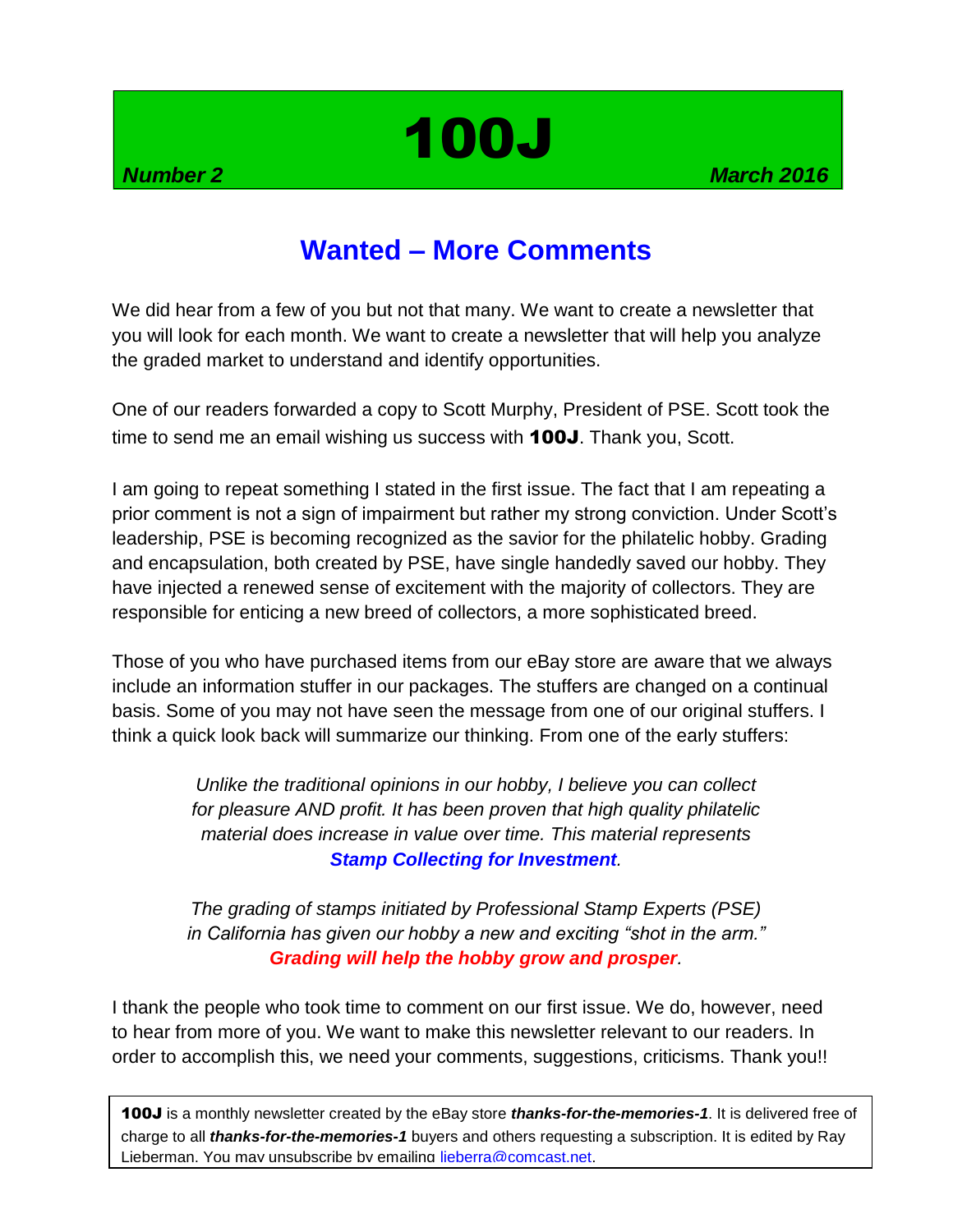Our second issue, this issue, will focus on the following topics:

| Editor's Thoughts     | Paper or Plastic?                                                            |
|-----------------------|------------------------------------------------------------------------------|
| 100J of the Month     | A look at a very rare used Columbian.                                        |
| Topic of the Month    | The joy and difficulty of collecting graded sets.                            |
| Database of the Month | We will review 1930 NH commemoratives.                                       |
|                       | <b>Surprise! New Feature!</b> Win money and have fun! A new monthly contest. |

## **Editor's Thoughts – Paper or Plastic?**

The tag line "Paper or Plastic" has been used by numerous companies and in many commercials. In our hobby today, this question is very timely and relevant. PSE invented the encapsulation process and is the only certification organization offering this service.

While the answer should be an obvious one, it is not. There are still collectors who think that encapsulation is a crime. They insist on the ability to mount stamps in albums. They will never see the advantages of encapsulation as being "proper collecting behavior."

Perhaps a true story will help shine some light on this subject. One of my favorite eBay dealers listed new auctions one Saturday morning. Among the items was a very well centered and NH Scott 288 (the 5 cent Trans-Mississippi). I estimated that it might grade 98 but should definitely grade 95. It was accompanied by a PSE certificate dated before grading was offered. The stamp was listed as NH with no noted faults.

At today's SMQ values, that stamp would be valued at either \$1,750 for a 95 grade or \$10,500 for a 98 grade! What a great stamp. But wait a minute. When I took a closer look, I noticed what appeared to be a corner crease. Sure enough, when the dealer reexamined the stamp there was a distinct corner crease despite a clean certificate. After discussion, it was evident that the crease was a post-certificate event. Depending on the grade it would have received and the deduction for the crease, the monetary loss was most likely huge and it deprived the stamp community of a wonderful stamp.

Encapsulation is not only an issue of protection. Encapsulation allows us to handle stamps more than ever before. We get to view stamps without fear of mishandling them.

There is another very practical benefit of encapsulating stamps. When selling your stamps, having them encapsulated will prevent the need to acquire a current certification to assure the buyer that nothing bad has happened since the original certificate date.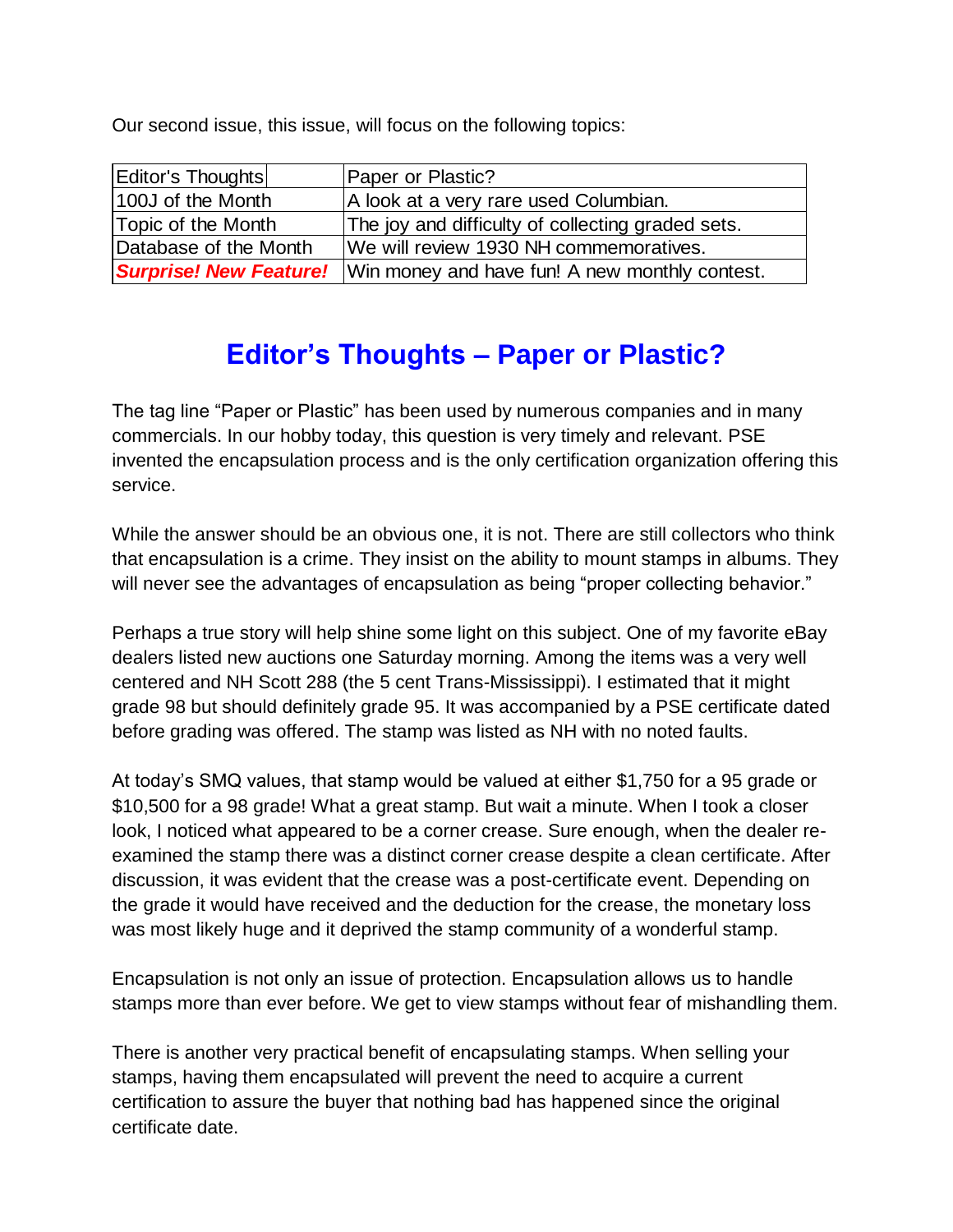The best part about encapsulating is that it is not a permanent one-way event. If a future owner insists on only collecting stamps that are not encapsulated, PSE will convert an encapsulated stamp to a non-encapsulated stamp with a paper certificate for only \$15.00 or 1% of SMQ. When dealing with valuable items, this is a very reasonable expense to protect and enjoy stamps while in your possession. Remember, not all philatelic items can be encapsulated if their size is bigger than the available area within the slab.

I hope that this discussion has helped convince those of you who are not fans of encapsulating that …

## **Encapsulating your stamps makes total sense!!**

## **100J of the Month**

Each month, we will display and discuss a graded 100J stamp. For this issue, we are presenting a 100J owned by one of our readers, Betsy S. She was one of the readers who contacted us and shared her love for the "best of the best."



This stamp is supported by a PSE graded certificate (01287763) dated September 2, 2014.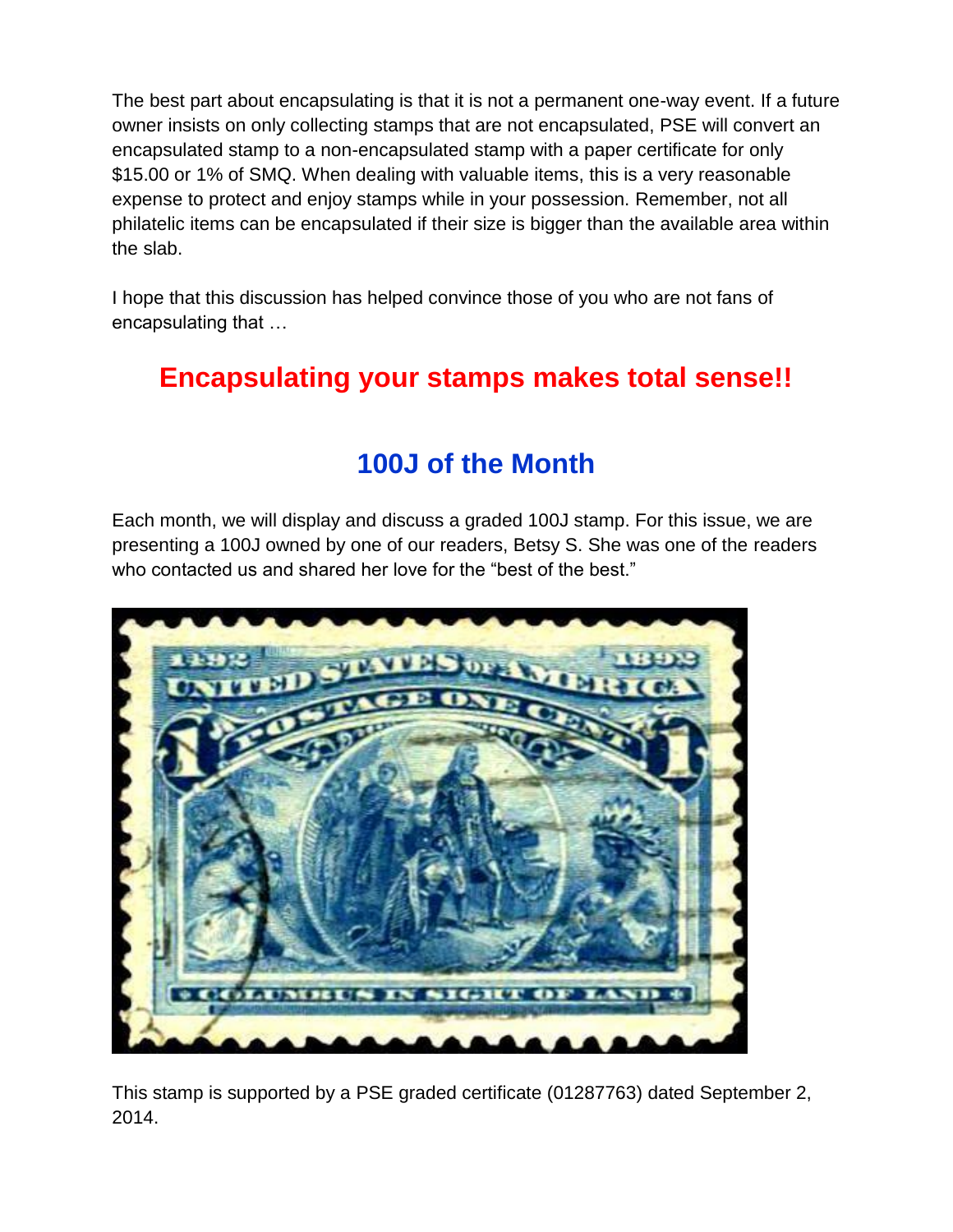If you remember the 100J table on the first page of the first issue, of the then 6,825 graded Columbians, there were only twelve 100Js. Of these, there are only four used 100J Columbians – the 1¢, 6¢, 8¢ and the 10¢ values. Here is the most current summary of the 1¢ used Columbians (as of March 4, 2016):

| Scott 230 / 1¢ Columbian / Used |                     |     |         |                          |       |         |            |  |
|---------------------------------|---------------------|-----|---------|--------------------------|-------|---------|------------|--|
| <b>PSE Database</b>             | <b>Total Graded</b> |     |         | <b>Investment Grades</b> |       |         |            |  |
|                                 | Total               | J's | $%$ J's | 98                       | 98J   | 100     | 100J       |  |
| Population                      | 90                  | 34  | 37.8%   | 3                        | 4     |         |            |  |
| Value                           |                     |     |         | \$400                    | \$625 | \$1,000 | Not Listed |  |

The first question most of us will ask is, "What is the used 100J worth?" Like most UPT (unique population top) stamps, the answer is very subjective. Owning a "best in the world" class stamp makes valuation more art than science. In this case your guess is as good as mine (although my guess is on the high side).

There is an interesting point in these metrics. Of the 90 graded used 1 $\phi$  Columbians, 37.8% or 34 are jumbos. This should not surprise you. Printing methods back in 1893 were nothing like today. Some early US stamps have an even higher percentage of jumbos.

Congratulations, Betsy. A great stamp. Hope it is encapsulated!

## **Topic of the Month – Do You Collect Graded Sets?**

#### What do the Columbian and Presidential Series have in common?

I think one of the greatest misunderstandings regarding graded stamps is the scarce/rare nature of graded sets of stamps. They are much harder to accumulate than you might think. Let's answer the above question to start this discussion.

There is very little that the Columbian and Presidential Series have in common other than the difficulty of accumulating a complete set of highly graded stamps. The chart below will show you that completing a graded 98 or 100 set of Columbians is impossible. For both grades there are some values that do not have any stamps graded in the 98 or 100 categories.

The Presidential Series in grade 100 is just as difficult as the Columbian Series – both have no possibility of completing a set. That is what they have in common. For grade 98, while the Columbian Series still has no possibility of completing a set, there are only 18 *possible* Presidential Series sets in existence.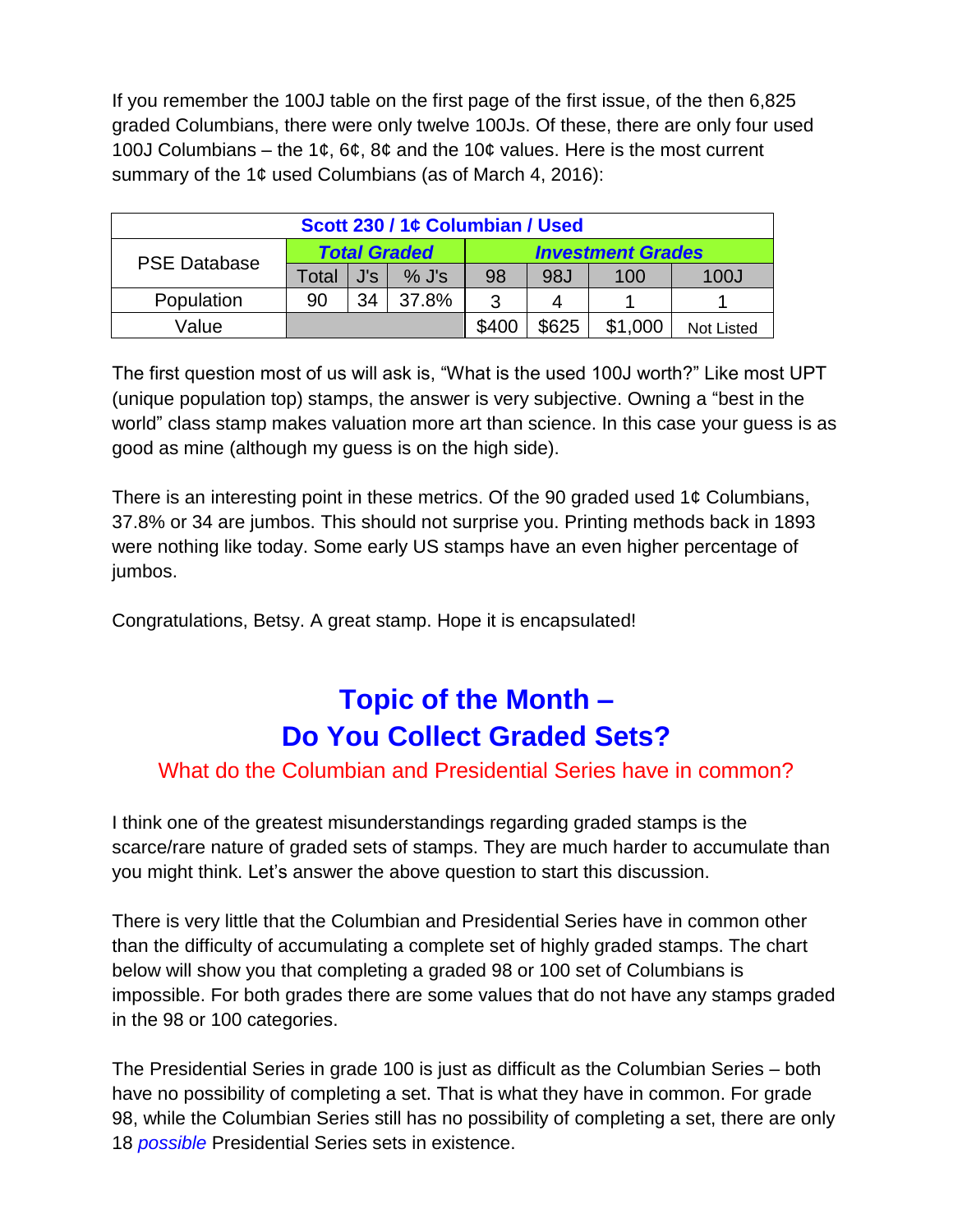| <b>Set</b>            | <b>Scott</b>                      | Graded 98   |           | Graded 100  |           |  |  |
|-----------------------|-----------------------------------|-------------|-----------|-------------|-----------|--|--|
|                       |                                   | <b>Used</b> | <b>NH</b> | <b>Used</b> | <b>NH</b> |  |  |
| Columbian             | $230 - 245$                       |             |           |             |           |  |  |
| Trans-Mississippi     | 285 - 293                         |             |           |             |           |  |  |
| Pan American          | 294 - 299                         |             | 2         |             |           |  |  |
| Set                   | <b>Scott</b>                      | <b>NH</b>   |           | <b>NH</b>   |           |  |  |
| <b>National Parks</b> | 740 - 749                         | 50          |           | 5           |           |  |  |
| Presidential          | 803 - 834                         | 18          |           |             |           |  |  |
| Transports            | C <sub>25</sub> - C <sub>31</sub> |             | 54        |             |           |  |  |

Below is a list of some popular sets, both classic and more modern, with the number of *possible* sets:

The above table highlights the difficulty of completing sets even with more modern material. You would think that completing a graded 100 set of the Presidential Series would be *possible*. When you visit PSE's population database you will see that the \$1 value (Scott 832) has no stamps that grade 100 NH. That stamp prevents accumulating a set of graded 100s of the Presidential Series.

We use the word "*possible*" when describing the number of sets. Since most collectors do not collect graded material in sets (a personal observation), for every person who possess a highly graded stamp but who does not collect sets, the *possible* number of sets is reduced to a lower *potential* number.

An illustration may help explain this. What if three collectors each owned one of the three Scott C26 (8 cent value) graded 100. The C26 has the lowest number of graded 100s in that set and therefore establishes the *possible* number of graded 100 sets for the series (Scott C26-C31). Furthermore, what if the three collectors mentioned above do not collect sets. Then the *potential* number of graded 100 sets is zero.

## **Highly graded sets are a very rare commodity!**

A word of clarification. PSE maintains a set registry which is different from what was just described. The set registry looks for the highest graded set of a particular series regardless of the stamp grades. Registry sets are composed of various grades. Let's look at the set registry for the set of used Columbians.

One of our readers, urw1411, holds the record for the second highest current graded set of used Columbians and the fourth all-time highest graded set. His set shows the difficulty in acquiring a set. Here is the composition of his set: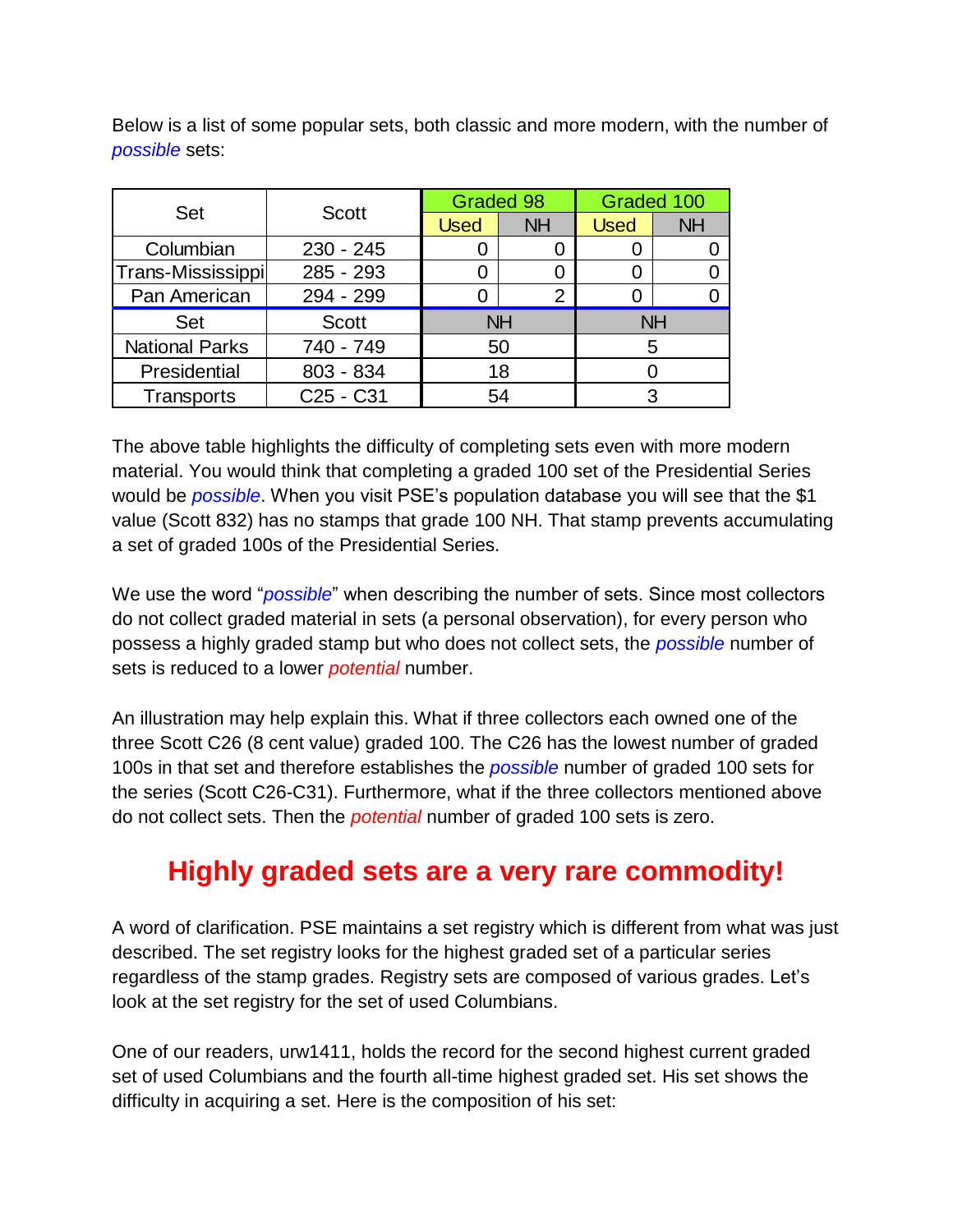| Missing | 85  | 90  | 90J             | 95  | 95J | 98 | 98J | 100 | 100J | Total |
|---------|-----|-----|-----------------|-----|-----|----|-----|-----|------|-------|
| 3       | 2   |     |                 | 5   |     | U  |     | U   | U    | 16    |
| 30¢     | 50¢ | 4¢  | $2\mathfrak{c}$ | 3¢  | 1¢  |    |     |     |      |       |
| \$1     | \$3 | 5¢  |                 | 8¢  |     |    |     |     |      |       |
| \$5     |     | 6¢  |                 | 10¢ |     |    |     |     |      |       |
|         |     | \$4 |                 | 15¢ |     |    |     |     |      |       |
|         |     |     |                 | \$2 |     |    |     |     |      |       |

This set earned a set rating of 64.12. The best current set was rated 65.24. Sets are a real challenge regardless of what set you intend to construct.

PSE's Set Registry is a wonderful part of the graded experience. We will discuss this aspect in detail in another issue. If you haven't yet reviewed the voluminous detail on their website, PLEASE take a few minutes of your time and browse that section [\(http://gradingmatters.com/set-registry.html\)](http://gradingmatters.com/set-registry.html).

## **Database of the Month – 1930 Commemoratives**

The PSE population and valuation (SMQ) database provides all the detail necessary to understand issues of rarity and scarcity, trends in grading and especially opportunities.

The 1940 Commemorative database analysis published in the first issue was well received. Some asked questions regarding the objective of the various sections. For this issue we will take the opportunity to more effectively explain the database.

We have added an introduction section to the actual database attached to this issue. This explains the nature of the data in each section. It would be very beneficial to read this brief explanation before diving into the data sections.

The objective of our monthly database is to expand your understanding and help you focus on opportunities. Without this analysis would you have any idea of how many new graded 98+ stamps are being added to the database? Before I started performing this type of analysis, I didn't either!

Why is it important to understand the new additions to the database? It's a question of dilution. If you want to invest a significant amount of money in a certain graded stamp, it would put your mind at ease if you knew that no additional high graded examples had been added in the last six months. Conversely, what if the population of a stamp you were about to purchase reported many new high graded additions every month. That might make you feel that perhaps you should look elsewhere to "invest" your money.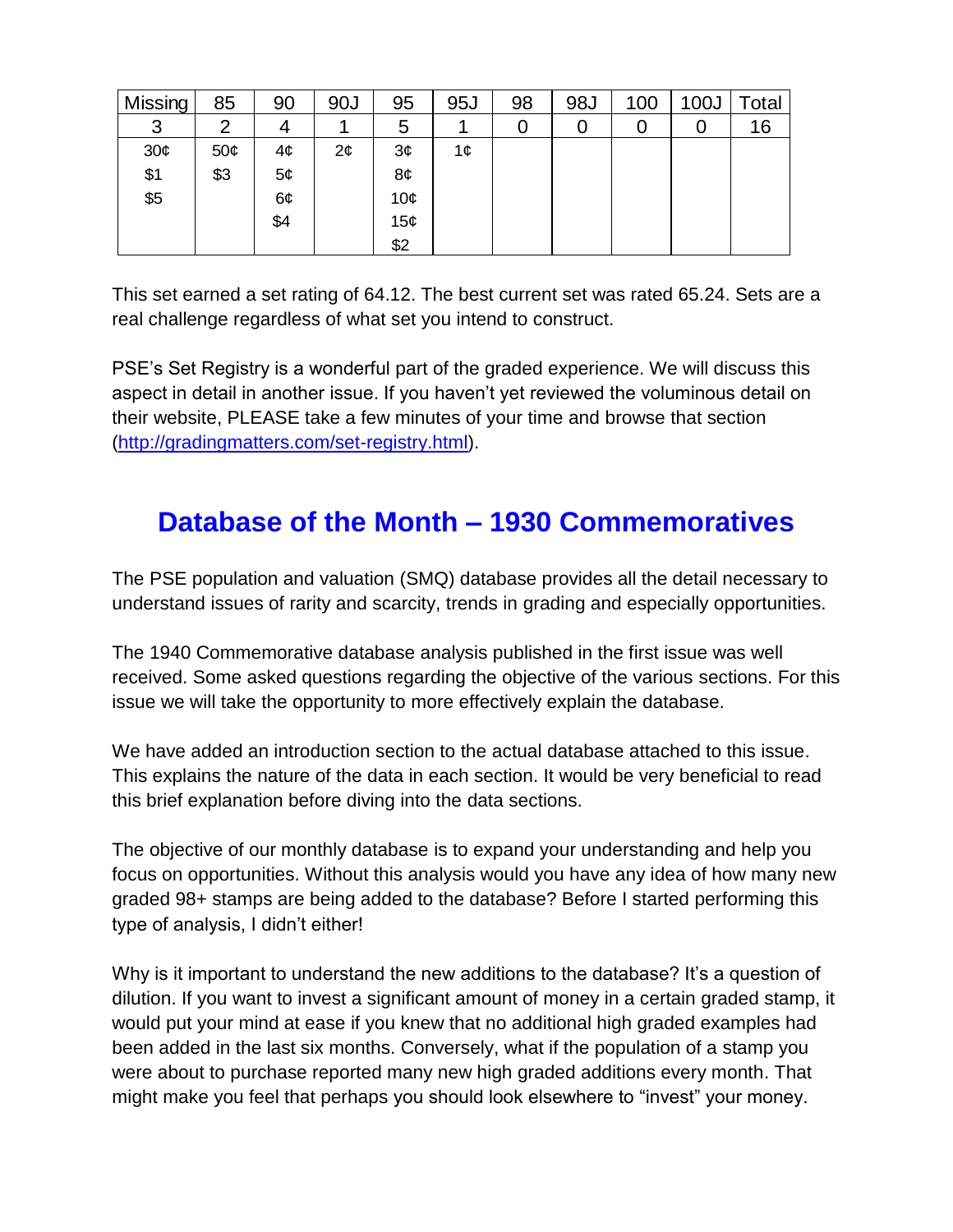The last section of the database provides the most actionable data. It highlights the "scarce/rare" stamps in the database as measured by the number of graded 98+ stamps. It lists the SMQ valuations for these stamps in the grades of 98 and 100 (not the jumbos). When you view the population and valuations side-by-side, you should be able to see some anomalies. I am not yet at the point where I feel comfortable in pointing out what I believe are opportunities. Regardless, opportunities are present in that section of the database. It is definitely true that knowledge is power.

## **For a Finale – A Chance to Win Some \$\$\$\$**!

In order to finish the second issue of **100J** with flourish, we are adding a new monthly feature. You can now win some money by using your knowledge of grading. I will illustrate three stamps that I am submitting to PSE. Your challenge is to guess the average grade that all three stamps will receive. The person who guesses the closest for all three will win \$50 in cash and get their 15 minutes of fame in the next published 100J. Ties will split the monthly reward.

The contest is based solely on centering. If the stamps are defective, I will use the apparent grading as supplied by PSE. Jumbos are worth the following (grades 70 through  $90 = 2.5$  points,  $95 = 1.5$  points,  $98 = 1$  point and  $100 = 2$  points). The winner is the person closest to the average grading for the three stamps. Example: if the three stamps are graded 98, 95J and 90, the average would be 94.8 (calculated as follows:  $98 + 95 + 1.5$  (for the jumbo) +  $90 = 284.5 / 3 = 94.8$ ). This example has nothing to do with the stamps below.

Here are the three stamps for our first monthly contest. Guess your best. Good luck!



496 PR